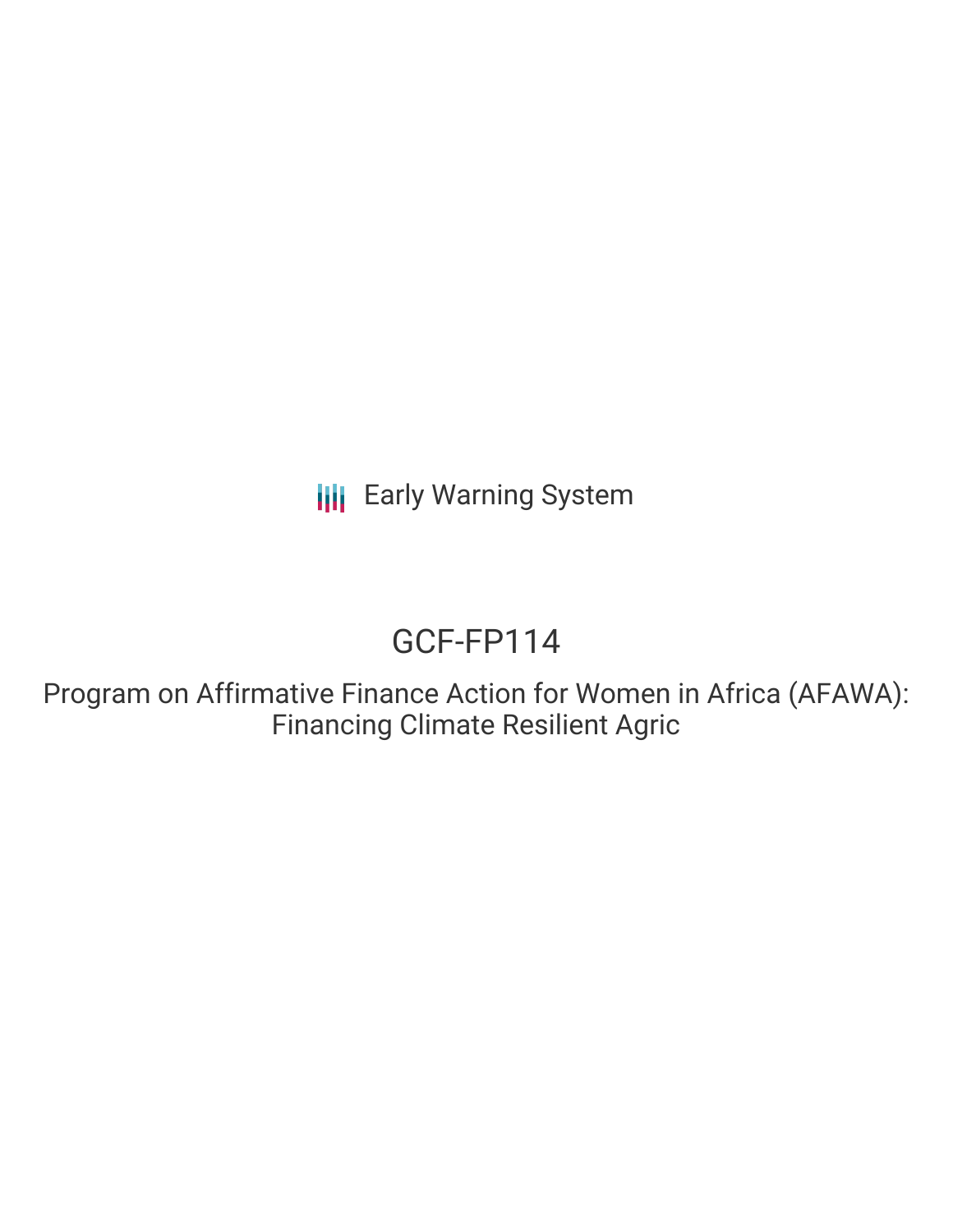

#### **Quick Facts**

Agric

| <b>Countries</b>              | Ghana                    |
|-------------------------------|--------------------------|
| <b>Financial Institutions</b> | Green Climate Fund (GCF) |
| <b>Status</b>                 | Proposed                 |
| <b>Bank Risk Rating</b>       | U                        |
| <b>Voting Date</b>            | 2019-07-06               |
| <b>Borrower</b>               | Government of Ghana      |
| <b>Sectors</b>                | Finance                  |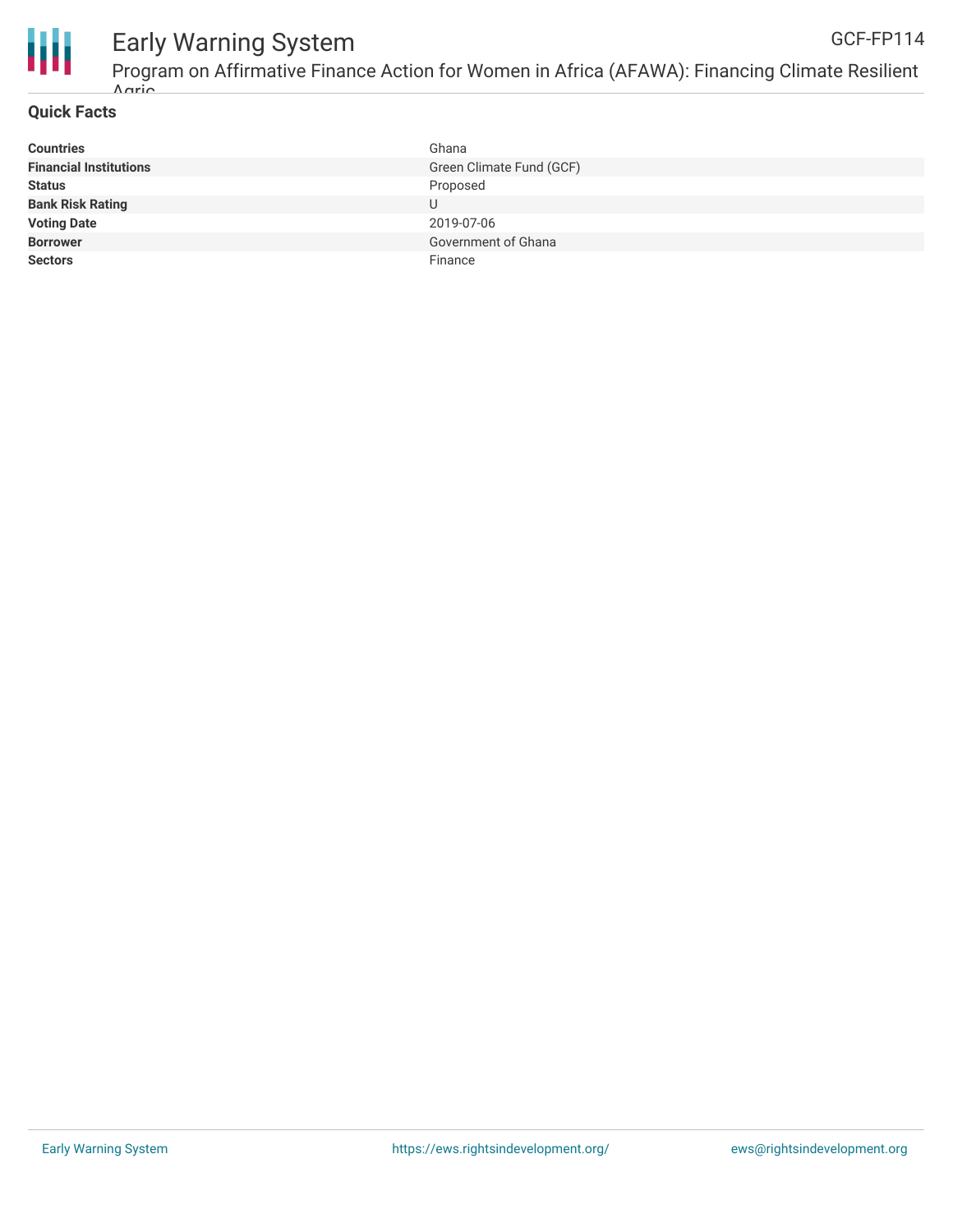

### **Project Description**

Agric

The program has great potential for enhancing resilience to agricultural practices in Ghana. The program's objective is to empower those vulnerable women groups in the most vulnerable agroecological zones in Ghana a through the provision of Lines of Credit (LoC) and Technical Assistance (TA) to participate in low-emission climate resilient agricultural (CRA) practices. Specifically, the program aims to:

- i. Improve women access to affordable financing to engage in CRA practices for livelihood diversification
- ii. Support De-risking instruments for the agriculture sector in Ghana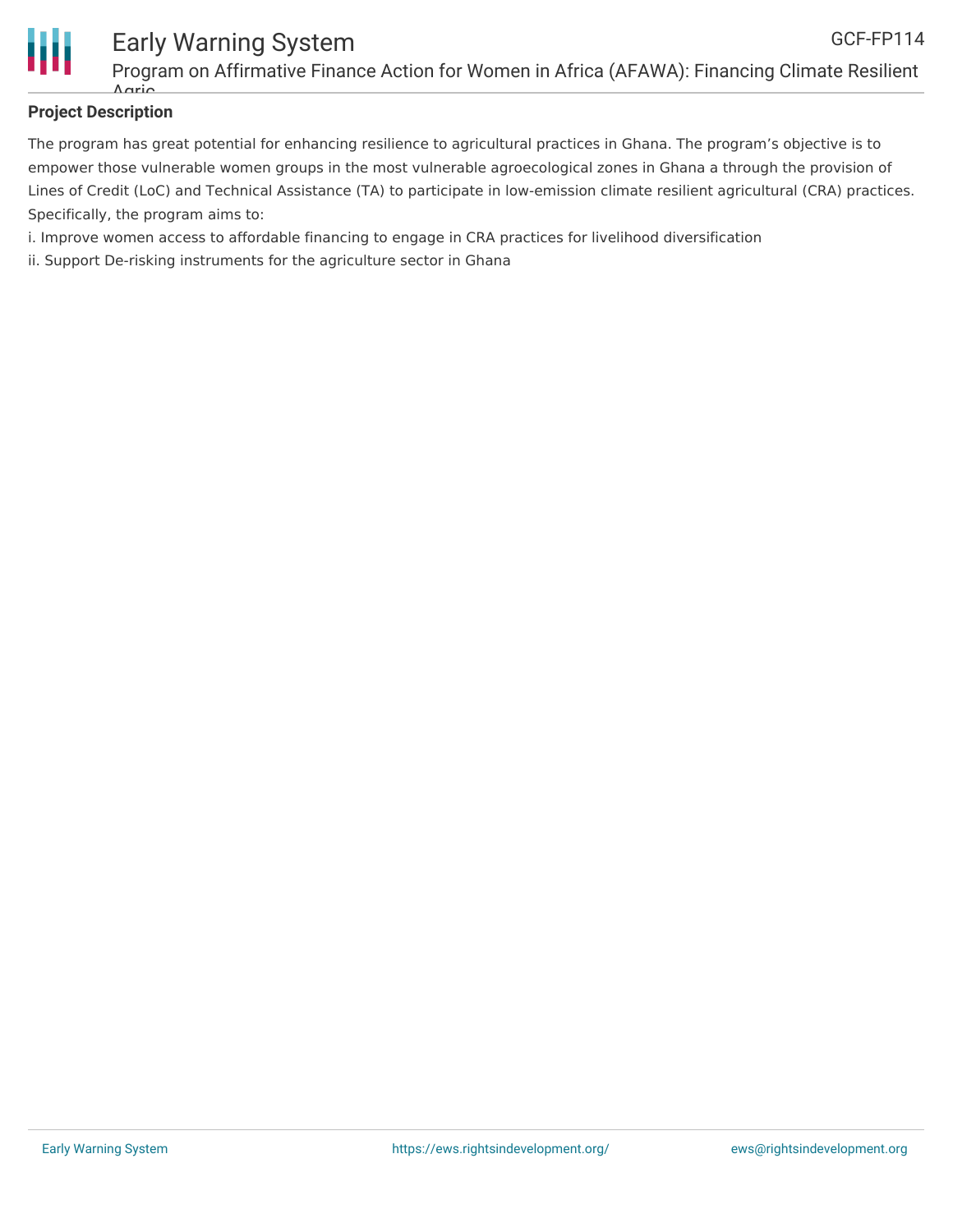

#### Early Warning System Program on Affirmative Finance Action for Women in Africa (AFAWA): Financing Climate Resilient GCF-FP114

## **Investment Description**

Agric

• Green Climate Fund (GCF)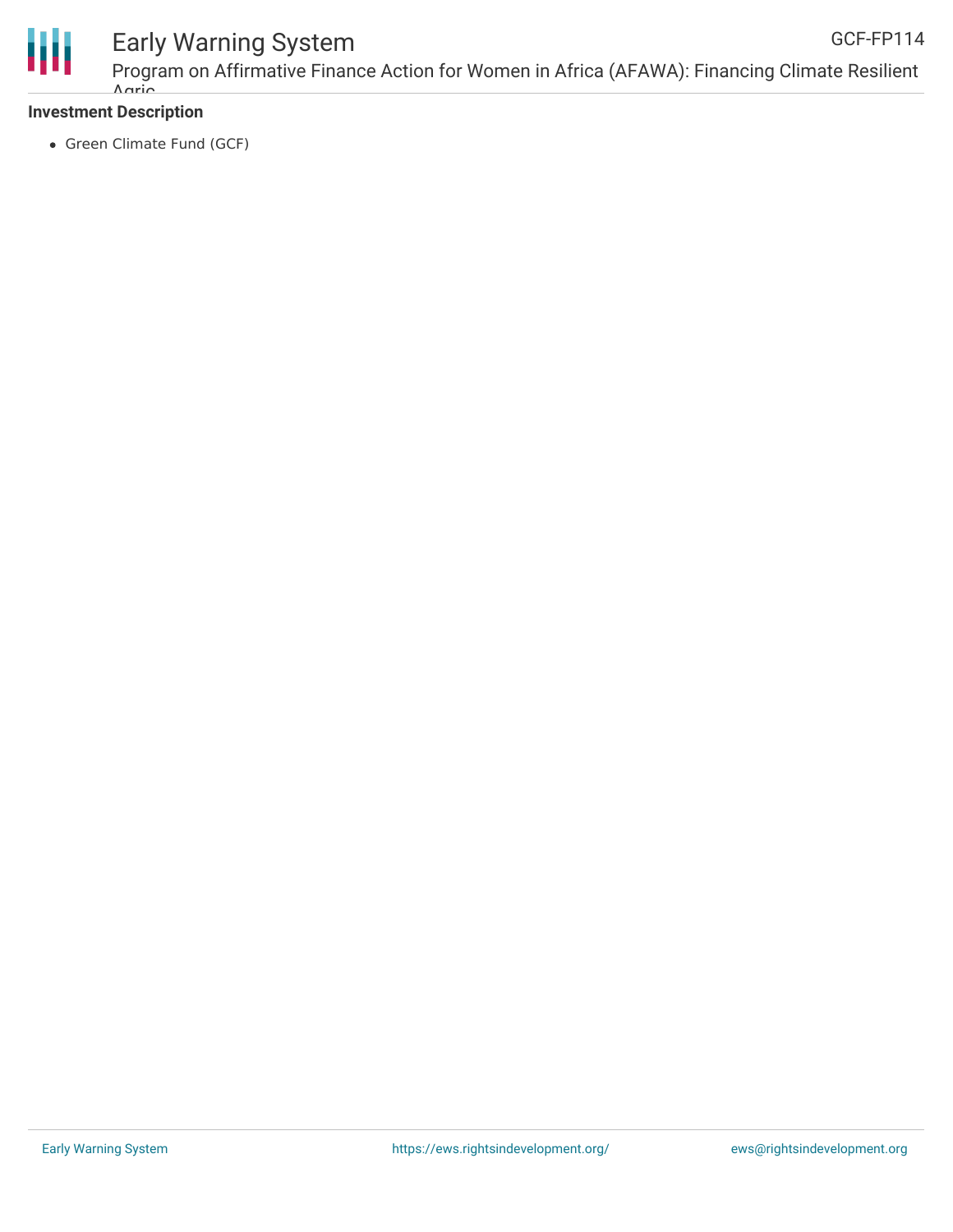

#### **Contact Information** Aario

No contact information provided at the time of disclosure

#### **ACCESS TO INFORMATION**

Requests for project information may be submitted using the IDP Request for Information by email to: [disclosure@gcfund.org](mailto:disclosure@gcfund.org).

You can also submit an information request using this online form: <https://www.greenclimate.fund/about/disclosure/form>. Additionally, if information requested is denied, an appeal can be filed to the Information Appeals Panel: [iap@gcfund.org](mailto:iap@gcfund.org). You can learn more about the Information Appeals Panel at: <https://www.greenclimate.fund/about/disclosure/appeals>**.**

#### **ACCOUNTABILITY MECHANISM OF GREEN CLIMATE FUND**

The Independent Redress Mechanism (IRM) addresses complaints by people who believe they are negatively affected or may be affected by projects or programmes funded by the Green Climate Fund (GCF). The complainant can raise issues related to any of GCF's policies and procedures, including those relating to social and environmental issues, indigenous peoples, gender, and information disclosure, among others. If you submit a complaint to the IRM, it may seek to address the issues raised by facilitating problem solving or conducting a [compliance](https://irm.greenclimate.fund/about-the-irm/how-we-work) process. You can learn more about the Independent Redress Mechanism and how to file a complaint at <https://irm.greenclimate.fund/>.

You can access a video about the IRM (English) at: <https://youtu.be/1LanbriVhfs>.

A brochure about the IRM can be accessed in English, French, Spanish, Portuguese, Arabic, Mandarin, Mongolian, Vietnamese, Russian, Ukrainian, Korean, German, and Kiswahili at: <https://irm.greenclimate.fund/>.